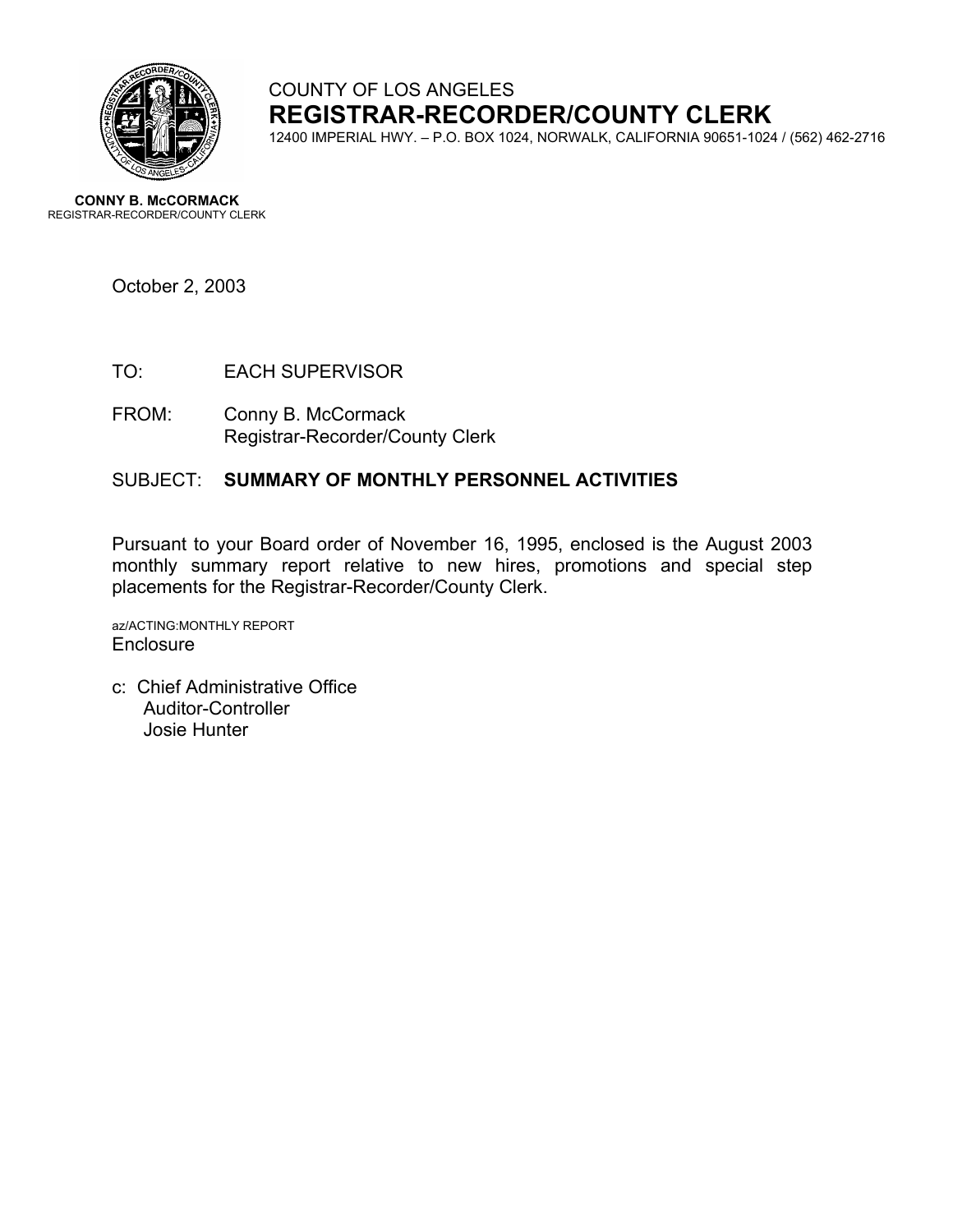

## **LOS ANGELES COUNTY REGISTRAR-RECORDER/COUNTY CLERK DEPARTMENT #710**

**CONNY B. McCORMACK**Registrar-Recorder/County Clerk

### **SUMMARY OF HIRING, PROMOTION (S) AND SPECIAL STEP PLACEMENT (S) MONTH/YEAR: August 2003**

| HIRE(S)        | <b>NEW</b><br><b>PROMOTION(S)</b> | <b>STEP</b><br><b>PLACEMENT(S)</b> | TITLE(S)                            | <b>ITEM</b><br>NO. |
|----------------|-----------------------------------|------------------------------------|-------------------------------------|--------------------|
|                |                                   |                                    |                                     |                    |
| 3              | 0                                 | 0                                  | <b>Clerk, Daily Recurrent</b>       | 1136E              |
| 138            | ∩                                 | 0                                  | Clerk, NC                           | 9304F              |
|                | $\overline{0}$                    | $\overline{0}$                     | Election Assistant I, NC            | 9312F              |
| 16             |                                   | 0                                  | Election Assistant II, NC           | 9313F              |
|                |                                   | $\overline{0}$                     | Election Assistant III, NC          | 9315F              |
| $\overline{2}$ | 0                                 | 0                                  | Special Depy Registrar-Recorder, NC | 9338A              |
| $\mathbf{0}$   |                                   | 0                                  | <b>Administrative Assistant II</b>  | 0888A              |
| $\Omega$       |                                   | $\overline{0}$                     | Division Manager Reg. Rec.          | 1122A              |
| $\mathbf{0}$   |                                   | 0                                  | Head, Election & Document Proc Svs  | 1205A              |
| $\mathbf 0$    | 4                                 | 0                                  | Intermediate Supervising Clerk      | 1176A              |
| $\Omega$       | 3                                 | 0                                  | <b>Supervising Clerk</b>            | 1174A              |

#### **JUSTIFICATION: HIRE(S)**

The temporary and permanent new hires approved by the Chief Administrative Office were necessary to fill critical vacancies. The positions are already budgeted, resulting in no additional net county cost.